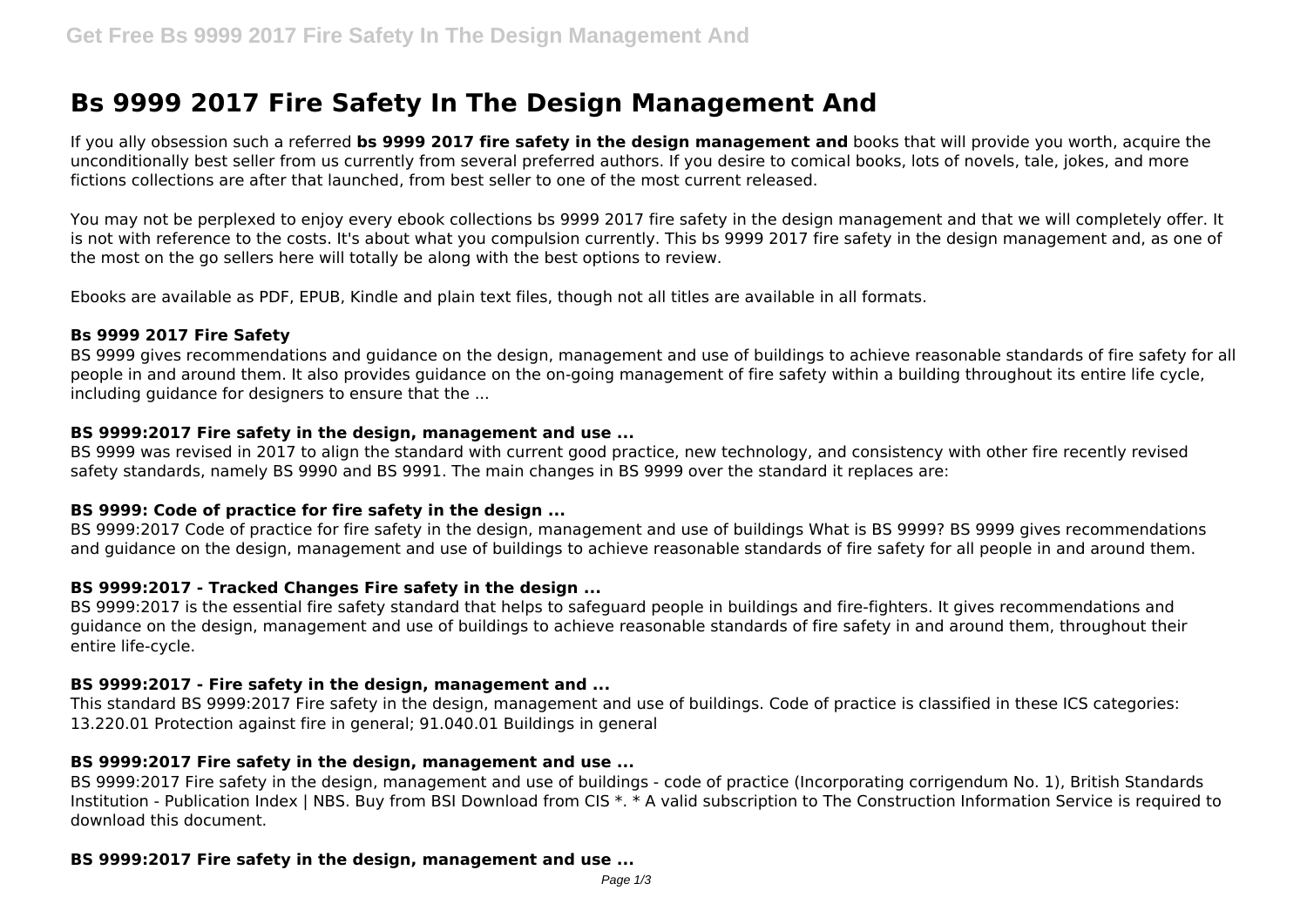Revised BS 9999 Fire safety standard for 2017. BSI, the business standards company, has revised the its code of practice: BS 9999:2017 Fire safety in the design, management and use of buildings – its first update for nine years. The code of practice applies to fire safety in commercial buildings.

#### **Revised BS 9999 Fire safety standard for 2017 ...**

BS 9999:2017 Fire safety in the design, management and use of buildings. 18th January 2017. Code of practice BS 9999 has been published by BSI, which sets out recommendations and guidance on the design, management and use of buildings to achieve reasonable standards of fire safety for all people in and around them\*.

### **BS 9999:2017 Fire safety in the design, management and use ...**

February 2017 bsigroup.com Contents The wait is over. BS 9999:2017 is here. 4 Quick Reference Guide 10 New and revised British Standards 10 BS EN publications 19 British Standard implementations 23 Published Documents 25 Corrigenda to British Standards 26 Updated British Standards 26 British Standards confirmed 28 British Standards withdrawn

### **The wait is over. BS 9999:2017 is here. - BSI Group**

ROUTINE FIRE DOOR INSPECTIONS AND MAINTENANCE BS 9999:2017 Annex I Routine inspection and maintenance of fire safety installations Sixmonthly: Fire doors All fire doors should be inspected every six month. In particular, it should be ensured that: a) heat-activated seals and smoke seals are undamaged;

#### **Inspection & maintenance guide to Fire Doors**

BS 9999 has been revised for 2017 What is BS 9999? BS 9999 gives recommendations and guidance on the design, management and use of buildings to achieve reasonable standards of fire safety for all people in and around them.

### **BS 9999 has been revised for 2017 - Veteran Fire Safety Ltd**

BSI, the business standards company, has revised BS 9999:2017 Fire safety in the design, management and use of buildings – Code of practice. The revised standard is intended to provide good practice to safeguard the lives of building occupants and fire-fighters.

### **Standard for fire safety in commercial buildings revised | BSI**

BS 9999:2017 is maintained by FSH/14. This standard is available from the following sources: British Standards Shop (Shop) British Standards Online (BSOL) Other historical versions of this standard document also exist: BS 9999:2017 [current until 28/02/2017]

### **BS 9999:2017 - Fire safety in the design, management and ...**

The British Standard BS 9999:2017 - Fire Safety in the design, management and use of buildings, code of practice has been fully revised this month (January 2017). The standard introduces the following principal changes:

### **Revisions To British Standard BS 9999:2017 | Vulcan Fire ...**

buy bs 9999(2017) : 2017 fire safety in the design, management and use of buildings - code of practice from sai global

### **BS 9999(2017) : 2017 FIRE SAFETY IN THE DESIGN, MANAGEMENT ...**

By taking a more holistic view to fire safety, BS 9999 allows compensatory measures to offset, e.g. travel distances and/ or total escape door width. In a worked example for a supermarket, by following ADB, maximum travel distances of 18 m for egress in a single direction and 45 m for escape in